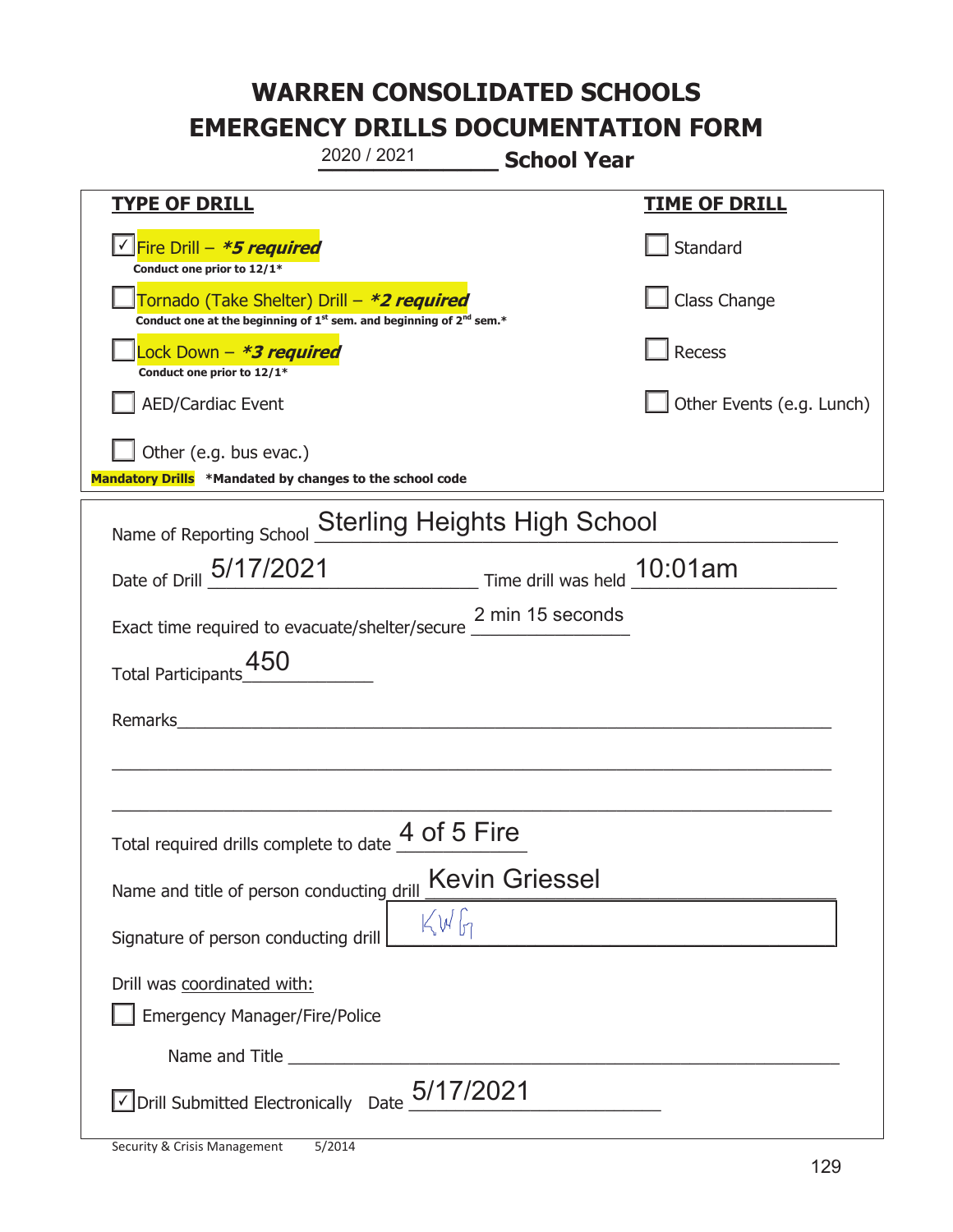|                                                                                    | 2020 / 2021                                                                                 | <b>School Year</b> |                           |
|------------------------------------------------------------------------------------|---------------------------------------------------------------------------------------------|--------------------|---------------------------|
| <u>TYPE OF DRILL</u>                                                               |                                                                                             |                    | <b>TIME OF DRILL</b>      |
| Fire Drill - *5 required<br>Conduct one prior to 12/1*                             |                                                                                             |                    | Standard                  |
| Tornado (Take Shelter) Drill – *2 required                                         | Conduct one at the beginning of 1 <sup>st</sup> sem. and beginning of 2 <sup>nd</sup> sem.* |                    | Class Change              |
| <u>√ Lock Down – <b>*3 required</b></u><br>Conduct one prior to 12/1*              |                                                                                             |                    | <b>Recess</b>             |
| <b>AED/Cardiac Event</b>                                                           |                                                                                             |                    | Other Events (e.g. Lunch) |
| Other (e.g. bus evac.)<br>Mandatory Drills *Mandated by changes to the school code |                                                                                             |                    |                           |
|                                                                                    |                                                                                             |                    |                           |
| Name of Reporting School                                                           | <b>Sterling Heights High School</b>                                                         |                    |                           |
| Date of Drill 4/29/2021                                                            | Time drill was held 10:05 am                                                                |                    |                           |
| Exact time required to evacuate/shelter/secure 4 minutes                           |                                                                                             |                    |                           |
| Total Participants_410                                                             |                                                                                             |                    |                           |
| Remarks PA still does not work in the PAC for announcements or emergencies.        |                                                                                             |                    |                           |
| A company was in to "fix" the PAC earlier this year.                               |                                                                                             |                    |                           |
| The only outcome is PA is no longer heard in South Center.                         |                                                                                             |                    |                           |
| Total required drills complete to date $\frac{4 \text{ of } 3 \text{ ALICE}}{}$    |                                                                                             |                    |                           |
| Name and title of person conducting drill                                          |                                                                                             | Kevin Griessel, AP |                           |
| Signature of person conducting drill                                               |                                                                                             |                    |                           |
| Drill was coordinated with:                                                        |                                                                                             |                    |                           |
| <b>Emergency Manager/Fire/Police</b>                                               |                                                                                             |                    |                           |
| Name and Title Rick Scholz                                                         |                                                                                             |                    |                           |
|                                                                                    | Drill Submitted Electronically Date $\_^{4/29/2021}$                                        |                    |                           |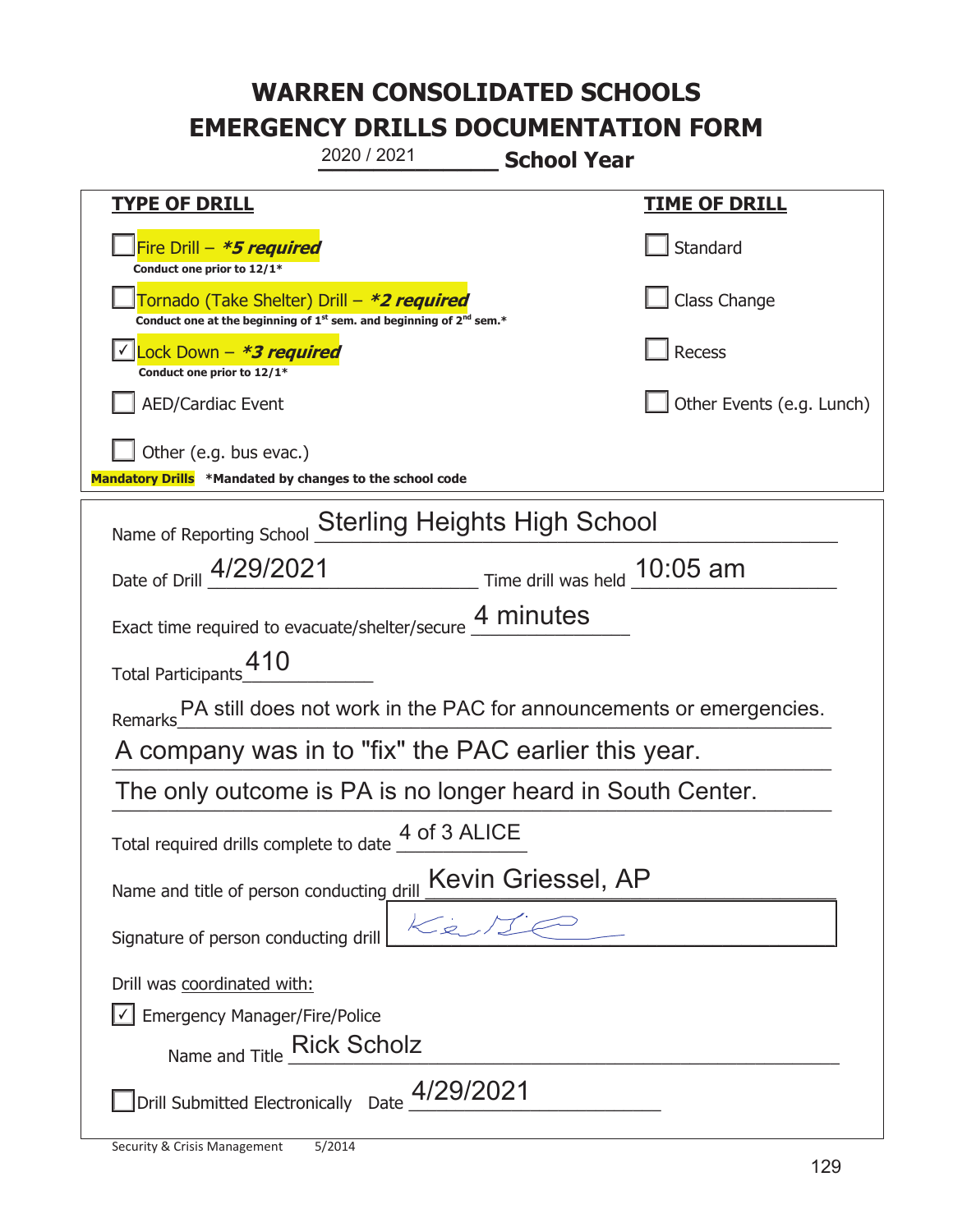|                                                                                            | 2020 / 2021                                                                                 | <b>School Year</b>    |                           |
|--------------------------------------------------------------------------------------------|---------------------------------------------------------------------------------------------|-----------------------|---------------------------|
| <u>TYPE OF DRILL</u>                                                                       |                                                                                             |                       | <u>TIME OF DRILL</u>      |
| $\vee$ Fire Drill – *5 required<br>Conduct one prior to 12/1*                              |                                                                                             |                       | Standard                  |
| Tornado (Take Shelter) Drill – *2 required                                                 | Conduct one at the beginning of 1 <sup>st</sup> sem. and beginning of 2 <sup>nd</sup> sem.* |                       | Class Change              |
| Lock Down - <b>*3 required</b><br>Conduct one prior to 12/1*                               |                                                                                             |                       | Recess                    |
| <b>AED/Cardiac Event</b>                                                                   |                                                                                             |                       | Other Events (e.g. Lunch) |
| Other (e.g. bus evac.)<br>Mandatory Drills *Mandated by changes to the school code         |                                                                                             |                       |                           |
| Name of Reporting School                                                                   | <b>Sterling Heights High School</b>                                                         |                       |                           |
| Date of Drill 4/16/2021 Time drill was held 10:00am                                        |                                                                                             |                       |                           |
| Exact time required to evacuate/shelter/secure 1 minute - 35 seconds                       |                                                                                             |                       |                           |
| Total Participants_100                                                                     |                                                                                             |                       |                           |
| Remarks                                                                                    | <u> 1980 - Andrea Andrew Maria (h. 1980).</u>                                               |                       |                           |
|                                                                                            |                                                                                             |                       |                           |
|                                                                                            |                                                                                             |                       |                           |
| Total required drills complete to date $\underline{\mathsf{5} \text{ of }}\mathsf{5}$ Fire |                                                                                             |                       |                           |
| Name and title of person conducting drill                                                  |                                                                                             | <b>Kevin Griessel</b> |                           |
| Signature of person conducting drill                                                       |                                                                                             |                       |                           |
| Drill was coordinated with:<br><b>Emergency Manager/Fire/Police</b>                        |                                                                                             |                       |                           |
|                                                                                            |                                                                                             |                       |                           |
| $\sqrt{}$ Drill Submitted Electronically Date $6/9/2021$                                   |                                                                                             |                       |                           |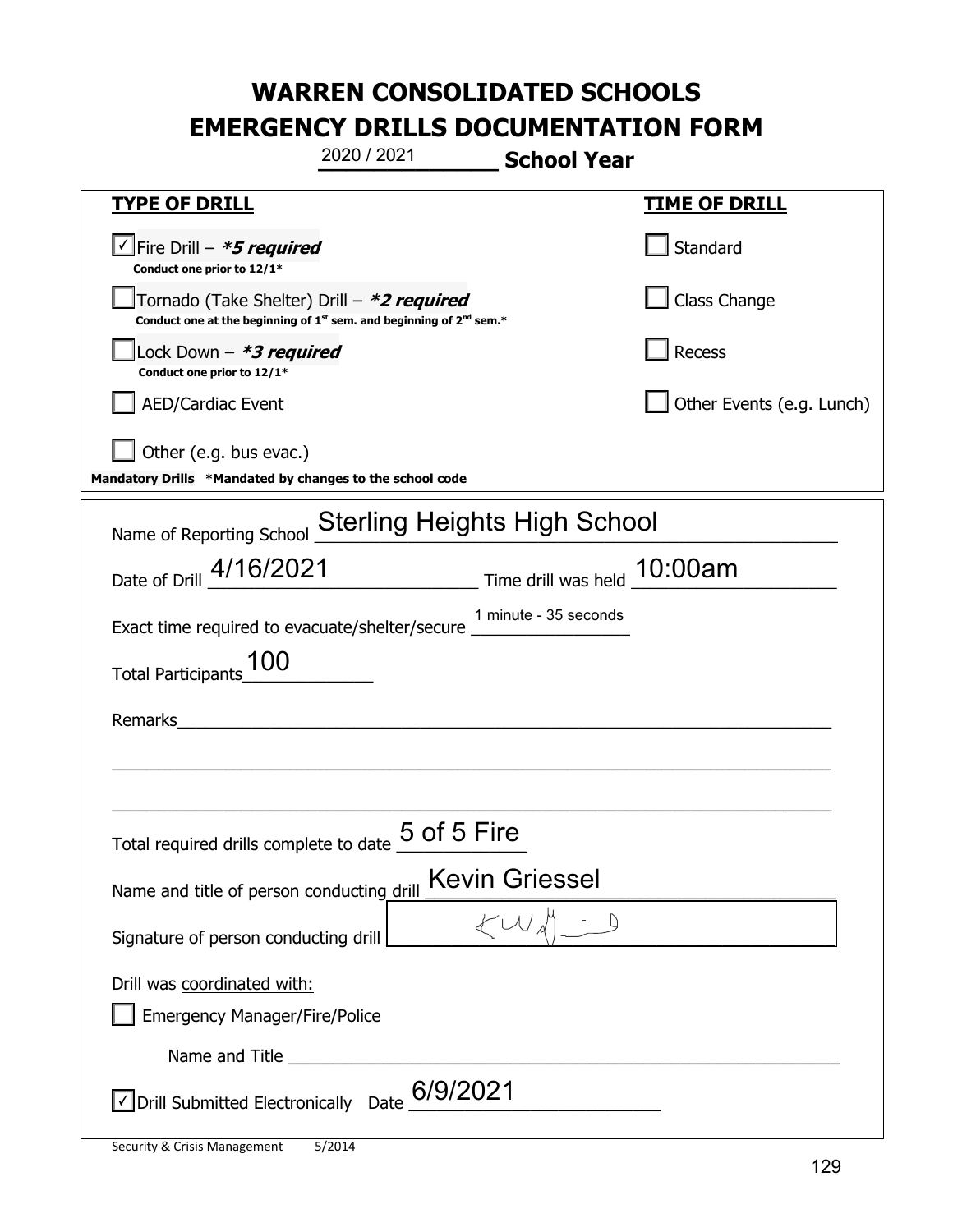|                                                                                    | 2020 / 2021                                                                                 | <b>School Year</b>      |                           |
|------------------------------------------------------------------------------------|---------------------------------------------------------------------------------------------|-------------------------|---------------------------|
| <u>TYPE OF DRILL</u>                                                               |                                                                                             |                         | <b>TIME OF DRILL</b>      |
| Fire Drill - *5 required<br>Conduct one prior to 12/1*                             |                                                                                             |                         | Standard                  |
| √Tornado (Take Shelter) Drill – <b>*2 required</b>                                 | Conduct one at the beginning of 1 <sup>st</sup> sem. and beginning of 2 <sup>nd</sup> sem.* |                         | Class Change              |
| Lock Down - <b>*3 required</b><br>Conduct one prior to 12/1*                       |                                                                                             |                         | Recess                    |
| <b>AED/Cardiac Event</b>                                                           |                                                                                             |                         | Other Events (e.g. Lunch) |
| Other (e.g. bus evac.)<br>Mandatory Drills *Mandated by changes to the school code |                                                                                             |                         |                           |
| Name of Reporting School                                                           | <b>Sterling Heights High School</b>                                                         |                         |                           |
| Date of Drill 3/25/2021                                                            | $\frac{1}{2}$ Time drill was held $\frac{9:30am}{2}$                                        |                         |                           |
| Exact time required to evacuate/shelter/secure $\frac{2}{10}$                      |                                                                                             | 2 minutes - 45 seconds  |                           |
| Total Participants_450                                                             |                                                                                             |                         |                           |
| Remarks                                                                            | <u> 1989 - Johann Stein, fransk politik (f. 1989)</u>                                       |                         |                           |
|                                                                                    |                                                                                             |                         |                           |
|                                                                                    |                                                                                             |                         |                           |
| Total required drills complete to date $\frac{2 \text{ of } 2 \text{ Shelter}}{2}$ |                                                                                             |                         |                           |
| Name and title of person conducting drill                                          |                                                                                             | Kevin Griessel, AP SHHS |                           |
| Signature of person conducting drill                                               | $\mathbb{I}_{\Lambda}$ $\mathbb{I}$                                                         |                         |                           |
| Drill was coordinated with:<br><b>Emergency Manager/Fire/Police</b>                |                                                                                             |                         |                           |
|                                                                                    |                                                                                             |                         |                           |
| $\sqrt{}$ Drill Submitted Electronically Date $6/9/2021$                           |                                                                                             |                         |                           |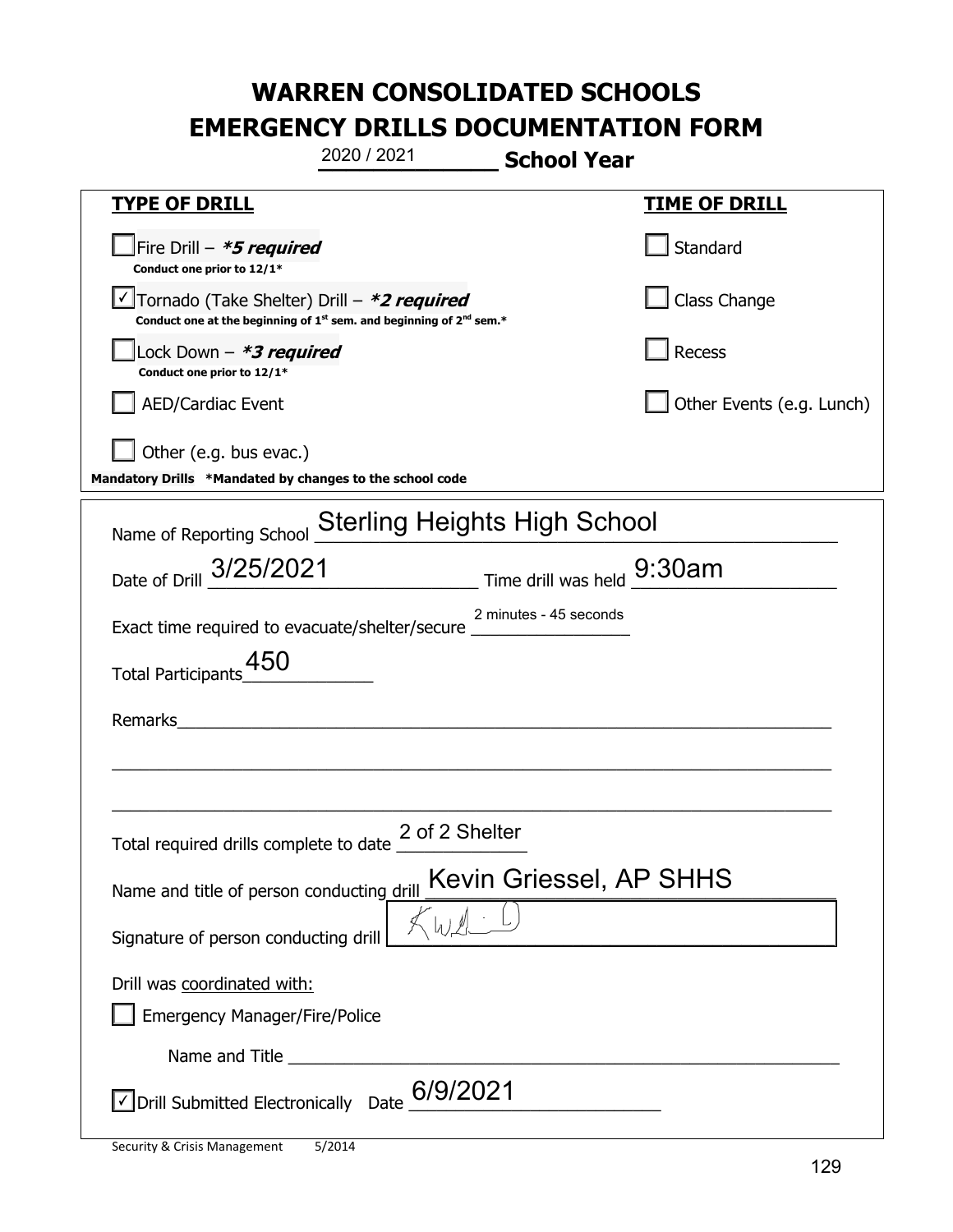|                                                                                    | 2020 - 2021                                                                                 | <b>School Year</b>         |                           |
|------------------------------------------------------------------------------------|---------------------------------------------------------------------------------------------|----------------------------|---------------------------|
| <b>TYPE OF DRILL</b>                                                               |                                                                                             |                            | <b>TIME OF DRILL</b>      |
| Fire Drill - *5 required<br>Conduct one prior to 12/1*                             |                                                                                             |                            | Standard                  |
| Tornado (Take Shelter) Drill – *2 required                                         | Conduct one at the beginning of 1 <sup>st</sup> sem. and beginning of 2 <sup>nd</sup> sem.* |                            | Class Change              |
| Lock Down - *3 required<br>Conduct one prior to 12/1*                              |                                                                                             |                            | Recess                    |
| <b>AED/Cardiac Event</b>                                                           |                                                                                             |                            | Other Events (e.g. Lunch) |
| Other (e.g. bus evac.)<br>Mandatory Drills *Mandated by changes to the school code |                                                                                             |                            |                           |
| Name of Reporting School                                                           | <b>Sterling Heights High School</b>                                                         |                            |                           |
| Date of Drill March 29, 2021 Time drill was held 1:00pm                            |                                                                                             |                            |                           |
| Exact time required to evacuate/shelter/secure 4 minutes                           |                                                                                             |                            |                           |
| Total Participants_450                                                             |                                                                                             |                            |                           |
| Remarks                                                                            |                                                                                             |                            |                           |
|                                                                                    |                                                                                             |                            |                           |
|                                                                                    |                                                                                             |                            |                           |
| Total required drills complete to date $\frac{3~\mathsf{of}~3}{\sqrt{3}}$          |                                                                                             |                            |                           |
| Name and title of person conducting drill                                          |                                                                                             | <b>Kevin Griessel</b>      |                           |
| Signature of person conducting drill                                               |                                                                                             | $K_{\epsilon}$ : W $\Xi$ ( |                           |
| Drill was coordinated with:<br><b>Emergency Manager/Fire/Police</b>                |                                                                                             |                            |                           |
|                                                                                    |                                                                                             |                            |                           |
| √Drill Submitted Electronically Date March 29, 2021                                |                                                                                             |                            |                           |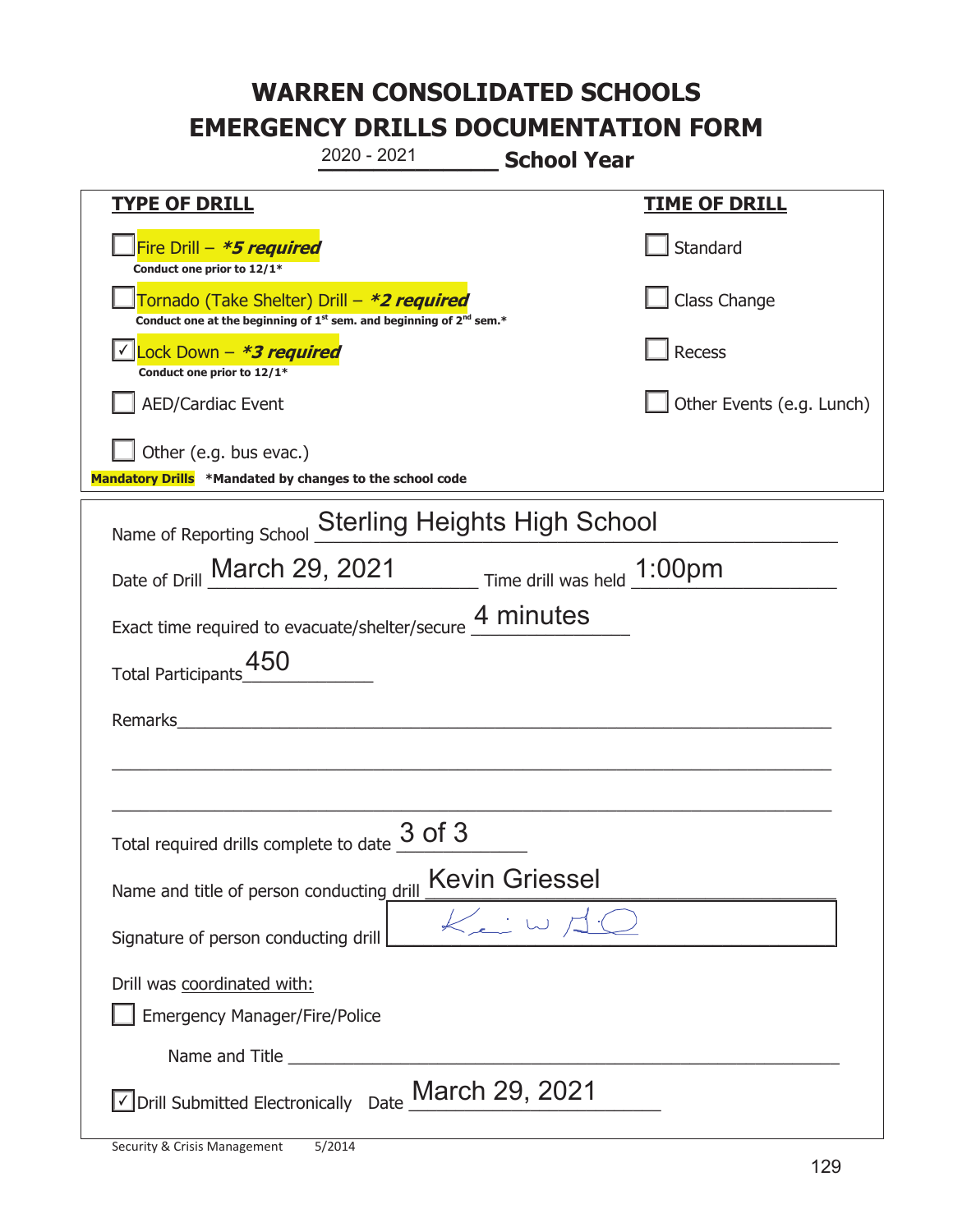|                                                                                    | 2020-2021<br><b>School Year</b>                                                             |                           |
|------------------------------------------------------------------------------------|---------------------------------------------------------------------------------------------|---------------------------|
| <b>TYPE OF DRILL</b>                                                               |                                                                                             | <b>TIME OF DRILL</b>      |
| Fire Drill - *5 required<br>Conduct one prior to 12/1*                             |                                                                                             | Standard                  |
| Tornado (Take Shelter) Drill – *2 required                                         | Conduct one at the beginning of 1 <sup>st</sup> sem. and beginning of 2 <sup>nd</sup> sem.* | Class Change              |
| Lock Down - *3 required<br>Conduct one prior to 12/1*                              |                                                                                             | Recess                    |
| <b>AED/Cardiac Event</b>                                                           |                                                                                             | Other Events (e.g. Lunch) |
| Other (e.g. bus evac.)<br>Mandatory Drills *Mandated by changes to the school code |                                                                                             |                           |
| Name of Reporting School                                                           | <b>Sterling Heights High School</b>                                                         |                           |
| Date of Drill 1/13/2021                                                            | $\frac{1:30 \text{pm}}{2}$ Time drill was held $\frac{1:30 \text{pm}}{2}$                   |                           |
|                                                                                    | Exact time required to evacuate/shelter/secure 2 mins, 30 secs                              |                           |
| <b>Total Participants</b>                                                          |                                                                                             |                           |
| Remarks                                                                            |                                                                                             |                           |
|                                                                                    |                                                                                             |                           |
|                                                                                    | Total required drills complete to date $\frac{1 \text{ of } 2 \text{ Shelter}}{2}$          |                           |
| Name and title of person conducting drill                                          | <b>Kevin Griessel</b>                                                                       |                           |
| Signature of person conducting drill                                               | $\frac{1}{2}$ $\frac{1}{2}$ $\omega$                                                        |                           |
| Drill was coordinated with:<br><b>Emergency Manager/Fire/Police</b>                |                                                                                             |                           |
|                                                                                    |                                                                                             |                           |
|                                                                                    | $\triangledown$ Drill Submitted Electronically Date $\_1/25/2021$                           |                           |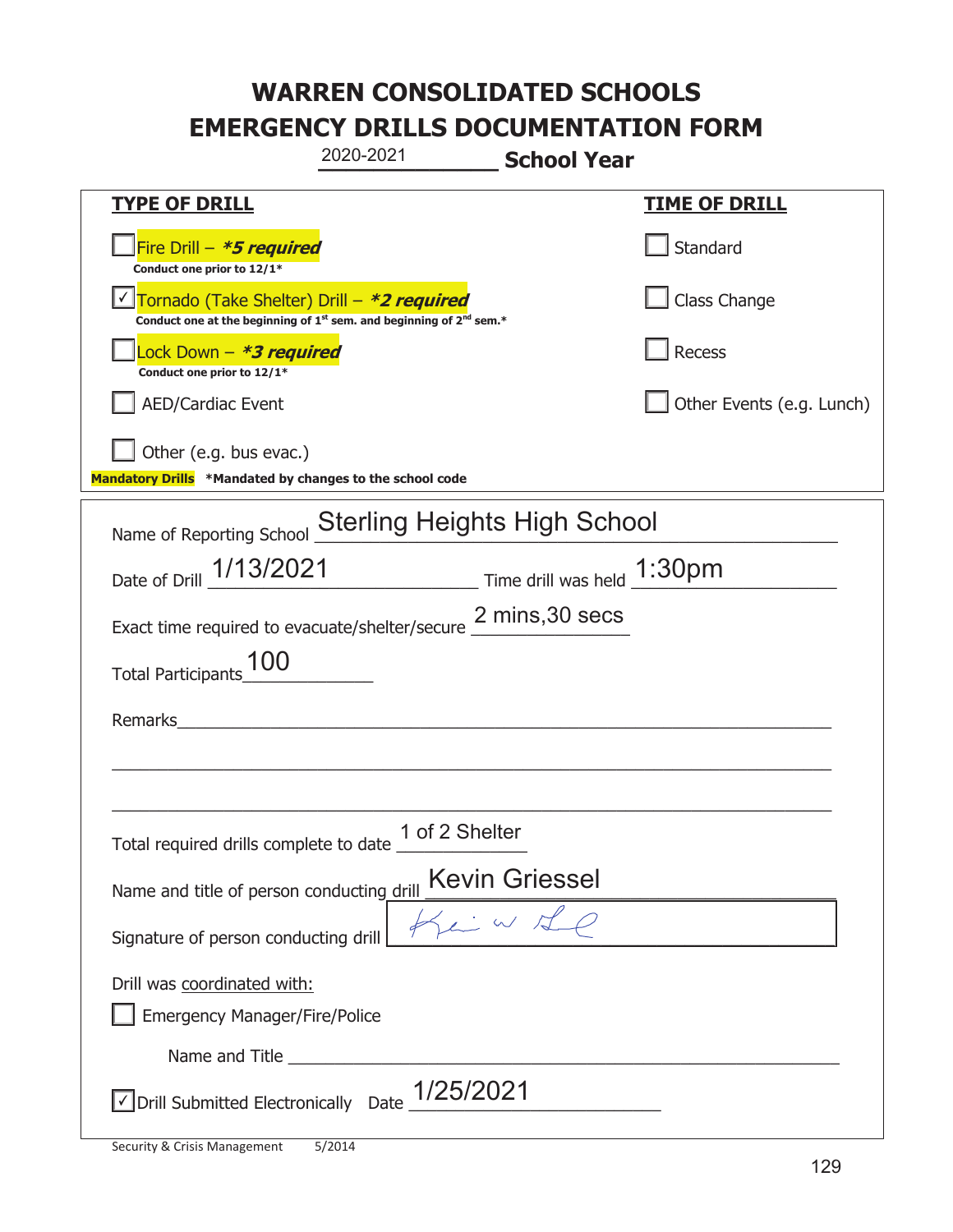|                                                                                    | 2020-2021<br><b>School Year</b>                                                             |                                     |
|------------------------------------------------------------------------------------|---------------------------------------------------------------------------------------------|-------------------------------------|
| <b>TYPE OF DRILL</b>                                                               |                                                                                             | <b>TIME OF DRILL</b>                |
| Fire Drill - *5 required<br>Conduct one prior to 12/1*                             |                                                                                             | Standard                            |
| Tornado (Take Shelter) Drill – *2 required                                         | Conduct one at the beginning of 1 <sup>st</sup> sem. and beginning of 2 <sup>nd</sup> sem.* | Class Change                        |
| Lock Down $-$ *3 required<br>Conduct one prior to 12/1*                            |                                                                                             | Recess                              |
| <b>AED/Cardiac Event</b>                                                           |                                                                                             | Other Events (e.g. Lunch)           |
| Other (e.g. bus evac.)<br>Mandatory Drills *Mandated by changes to the school code |                                                                                             |                                     |
| Name of Reporting School                                                           | <b>Sterling Heights High School</b>                                                         |                                     |
| Date of Drill 1/12/2021                                                            |                                                                                             | $\_$ Time drill was held $\_$ 12:45 |
|                                                                                    | Exact time required to evacuate/shelter/secure 4 minutes                                    |                                     |
| Total Participants <sup>75</sup>                                                   |                                                                                             |                                     |
|                                                                                    | Remarks The PAC cannot hear any PA announcements.                                           |                                     |
|                                                                                    | The PAC and WSCPA classrooms need                                                           |                                     |
|                                                                                    | to be reconnected to the PA system                                                          |                                     |
| Total required drills complete to date _                                           | 2 of 3 ALICE                                                                                |                                     |
| Name and title of person conducting drill                                          | <u>rill Kevin Griessel</u><br>Ker W. L. Q                                                   |                                     |
| Signature of person conducting drill                                               |                                                                                             |                                     |
| Drill was coordinated with:<br><b>Emergency Manager/Fire/Police</b>                |                                                                                             |                                     |
|                                                                                    |                                                                                             |                                     |
|                                                                                    | $\Box$ Drill Submitted Electronically Date $\_$ 1/12/2021                                   |                                     |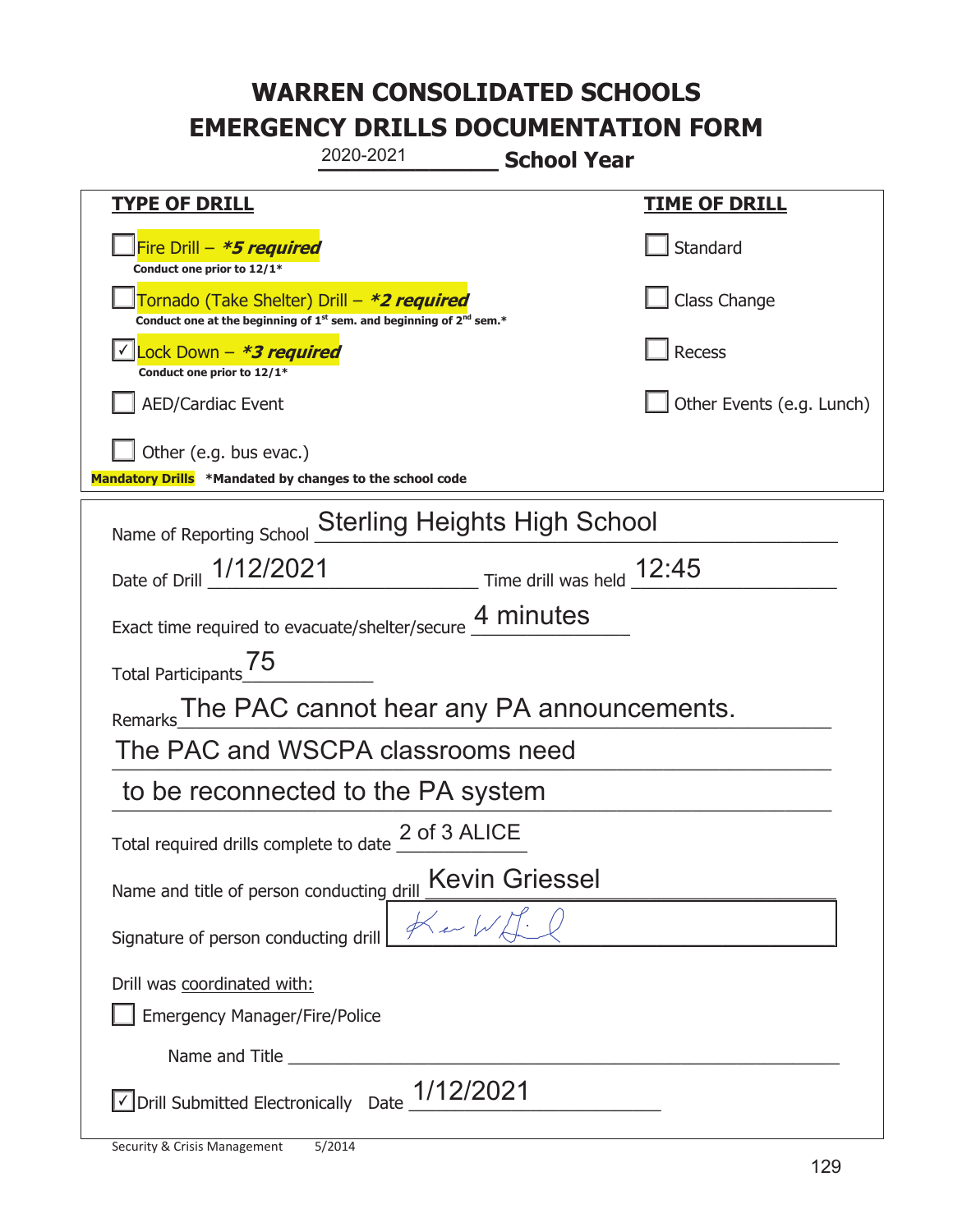|                                                                                    | 2020-2021                                                                     | <b>School Year</b>                  |
|------------------------------------------------------------------------------------|-------------------------------------------------------------------------------|-------------------------------------|
| <u>TYPE OF DRILL</u>                                                               |                                                                               | <u>TIME OF DRILL</u>                |
| Fire Drill - *5 required<br>Conduct one prior to 12/1*                             |                                                                               | Standard                            |
| Tornado (Take Shelter) Drill – *2 required                                         | Conduct one at the beginning of $1^{st}$ sem. and beginning of $2^{nd}$ sem.* | Class Change                        |
| Lock Down $-$ *3 required<br>Conduct one prior to 12/1*                            |                                                                               | Recess                              |
| <b>AED/Cardiac Event</b>                                                           |                                                                               | Other Events (e.g. Lunch)           |
| Other (e.g. bus evac.)<br>Mandatory Drills *Mandated by changes to the school code |                                                                               |                                     |
|                                                                                    | <b>Sterling Heights High School</b>                                           |                                     |
| Name of Reporting School                                                           | Date of Drill 11/17/2020 Time drill was held 12:45 pm                         |                                     |
|                                                                                    | Exact time required to evacuate/shelter/secure 4 minute drill                 |                                     |
| <b>Total Participants</b>                                                          |                                                                               |                                     |
| Remarks                                                                            |                                                                               |                                     |
|                                                                                    |                                                                               |                                     |
| Total required drills complete to date                                             | 1 of 3 lockdown                                                               |                                     |
| Name and title of person conducting drill                                          |                                                                               | Kevin Griessel, Assistant Principal |
| Signature of person conducting drill                                               | he since                                                                      |                                     |
| Drill was coordinated with:<br>Emergency Manager/Fire/Police                       | Name and Title Officer Jessica Potts, SHPD                                    |                                     |
|                                                                                    | Drill Submitted Electronically Date 11/17/2020                                |                                     |

I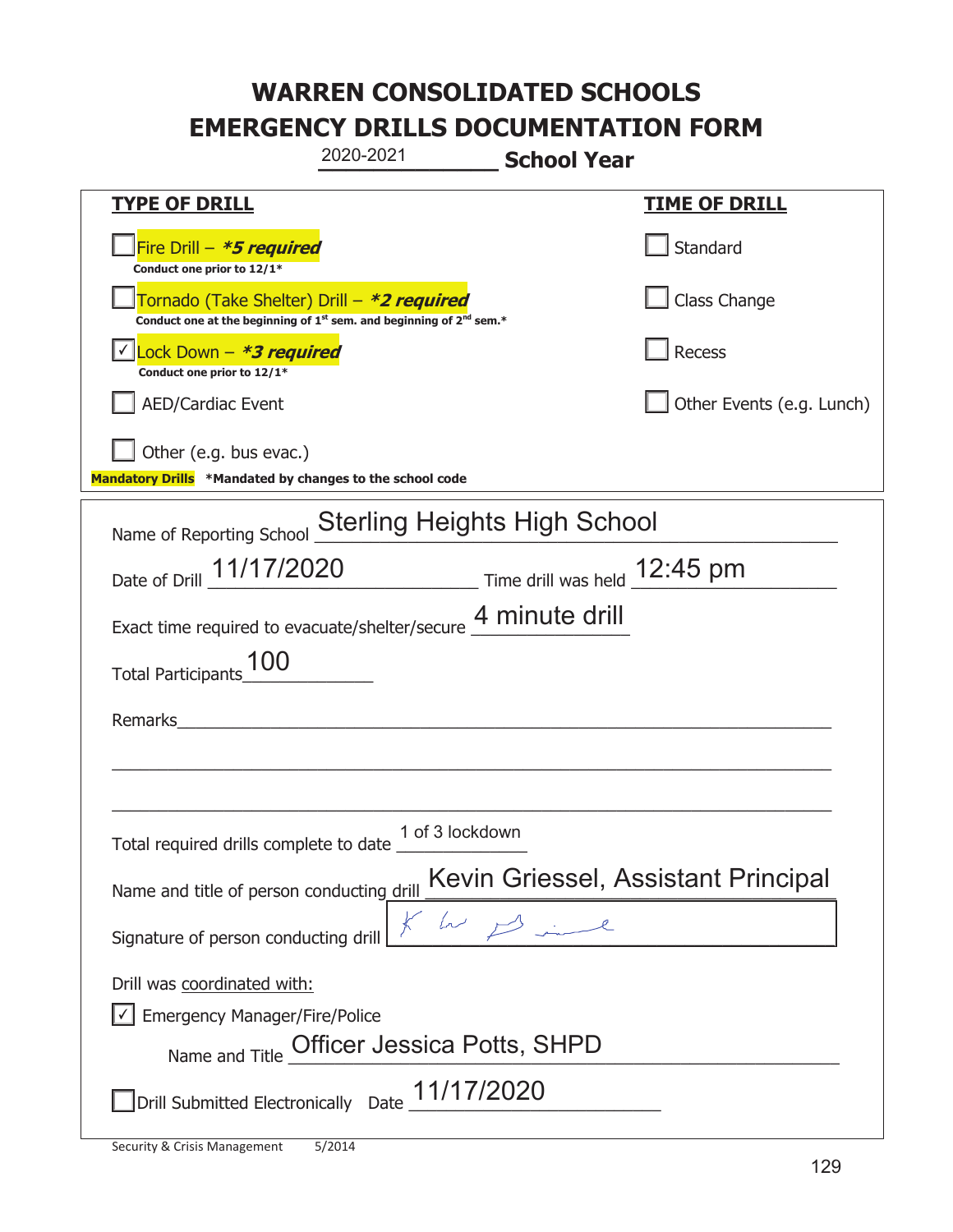|                                                                                    | 2020-2021<br><b>School Year</b>                                         |                           |
|------------------------------------------------------------------------------------|-------------------------------------------------------------------------|---------------------------|
| <b>TYPE OF DRILL</b>                                                               |                                                                         | <b>TIME OF DRILL</b>      |
| Conduct one prior to 12/1*                                                         |                                                                         | $\cup$ Standard           |
| Tornado (Take Shelter) Drill – *2 required                                         | Conduct one at the beginning of $1st$ sem. and beginning of $2nd$ sem.* | Class Change              |
| Lock Down - *3 required<br>Conduct one prior to 12/1*                              |                                                                         | Recess                    |
| <b>AED/Cardiac Event</b>                                                           |                                                                         | Other Events (e.g. Lunch) |
| Other (e.g. bus evac.)<br>Mandatory Drills *Mandated by changes to the school code |                                                                         |                           |
| Name of Reporting School                                                           | <b>Sterling Heights High School</b>                                     |                           |
|                                                                                    | Date of Drill 11/11/2020 Time drill was held 12:15pm                    |                           |
|                                                                                    | Exact time required to evacuate/shelter/secure 1:52:14                  |                           |
| 100<br><b>Total Participants</b>                                                   |                                                                         |                           |
| Remarks                                                                            |                                                                         |                           |
|                                                                                    |                                                                         |                           |
|                                                                                    | 2 of 5 Fire                                                             |                           |
| Total required drills complete to date                                             |                                                                         |                           |
| Name and title of person conducting drill                                          | <b>Kevin Griessel</b>                                                   |                           |
| Signature of person conducting drill                                               |                                                                         |                           |
| Drill was coordinated with:                                                        |                                                                         |                           |
| <b>Emergency Manager/Fire/Police</b>                                               |                                                                         |                           |
|                                                                                    |                                                                         |                           |
| √ Drill Submitted Electronically Date                                              | 11/11/2020                                                              |                           |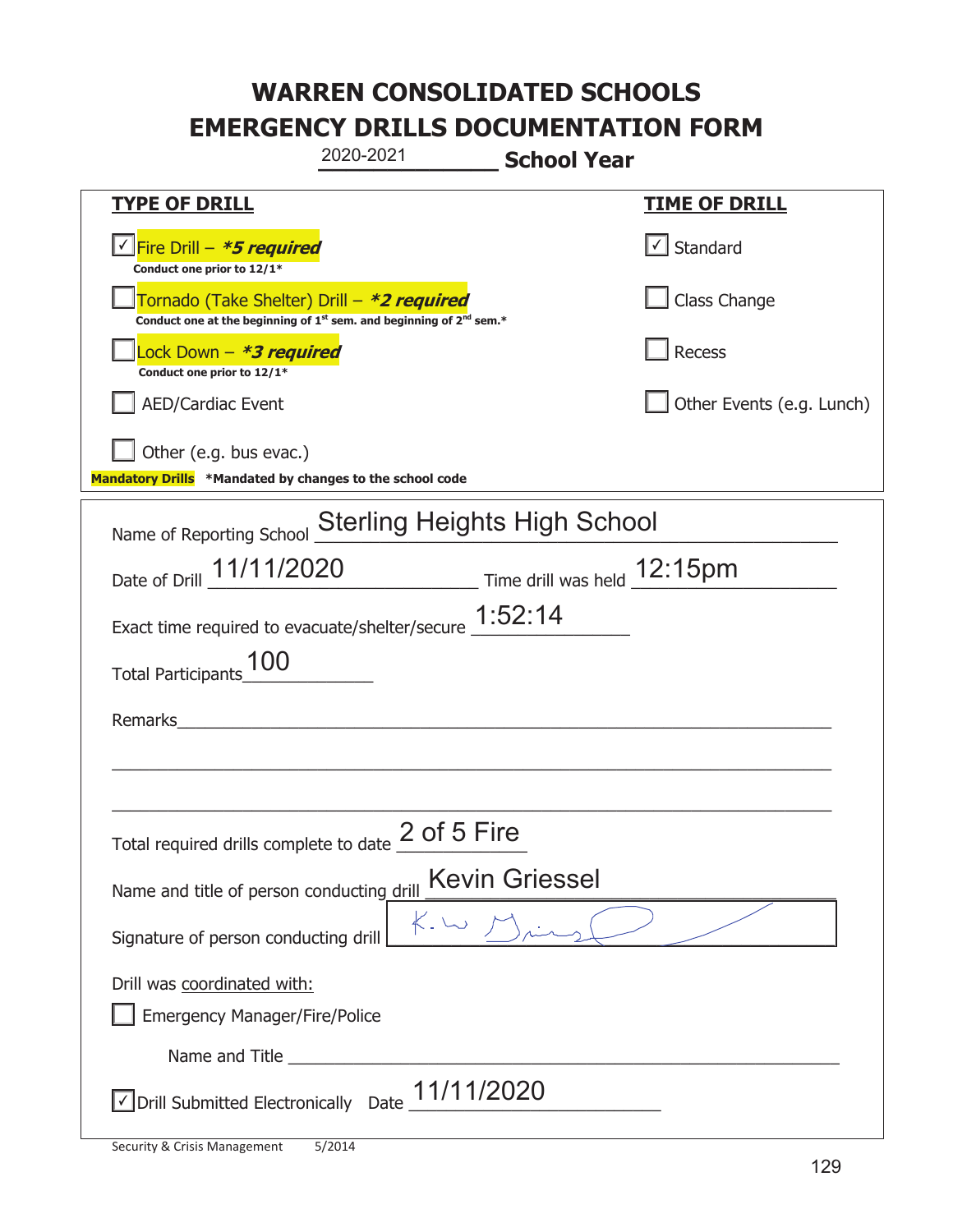|                                                                                            | 2020-2021                                                                     | <b>School Year</b>   |                           |
|--------------------------------------------------------------------------------------------|-------------------------------------------------------------------------------|----------------------|---------------------------|
| <u>TYPE OF DRILL</u>                                                                       |                                                                               |                      | <u>TIME OF DRILL</u>      |
| <u>√ <mark>Fire Drill – <i>*<b>5 required</b></i></mark></u><br>Conduct one prior to 12/1* |                                                                               |                      | Standard                  |
| Tornado (Take Shelter) Drill – *2 required                                                 | Conduct one at the beginning of $1^{st}$ sem. and beginning of $2^{nd}$ sem.* |                      | Class Change              |
| Lock Down – <b>*<i>3 required</i></b><br>Conduct one prior to 12/1*                        |                                                                               |                      | Recess                    |
| <b>AED/Cardiac Event</b>                                                                   |                                                                               |                      | Other Events (e.g. Lunch) |
| Other (e.g. bus evac.)<br>Mandatory Drills *Mandated by changes to the school code         |                                                                               |                      |                           |
| Name of Reporting School                                                                   | <b>Sterling Heights High School</b>                                           |                      |                           |
| Date of Drill 10/9/2020                                                                    |                                                                               |                      |                           |
| Exact time required to evacuate/shelter/secure __________________________________          |                                                                               | 1minute - 30 seconds |                           |
| Total Participants_50                                                                      |                                                                               |                      |                           |
| Remarks                                                                                    |                                                                               |                      |                           |
|                                                                                            |                                                                               |                      |                           |
| Total required drills complete to date                                                     | 1 of 5 Fire                                                                   |                      |                           |
| Name and title of person conducting drill                                                  | <b>Kevin Griessel</b>                                                         |                      |                           |
| Signature of person conducting drill                                                       |                                                                               |                      |                           |
| Drill was coordinated with:<br><b>Emergency Manager/Fire/Police</b>                        |                                                                               |                      |                           |
|                                                                                            |                                                                               |                      |                           |
| $\sqrt{}$ Drill Submitted Electronically Date                                              | 10/14/2020                                                                    |                      |                           |

t